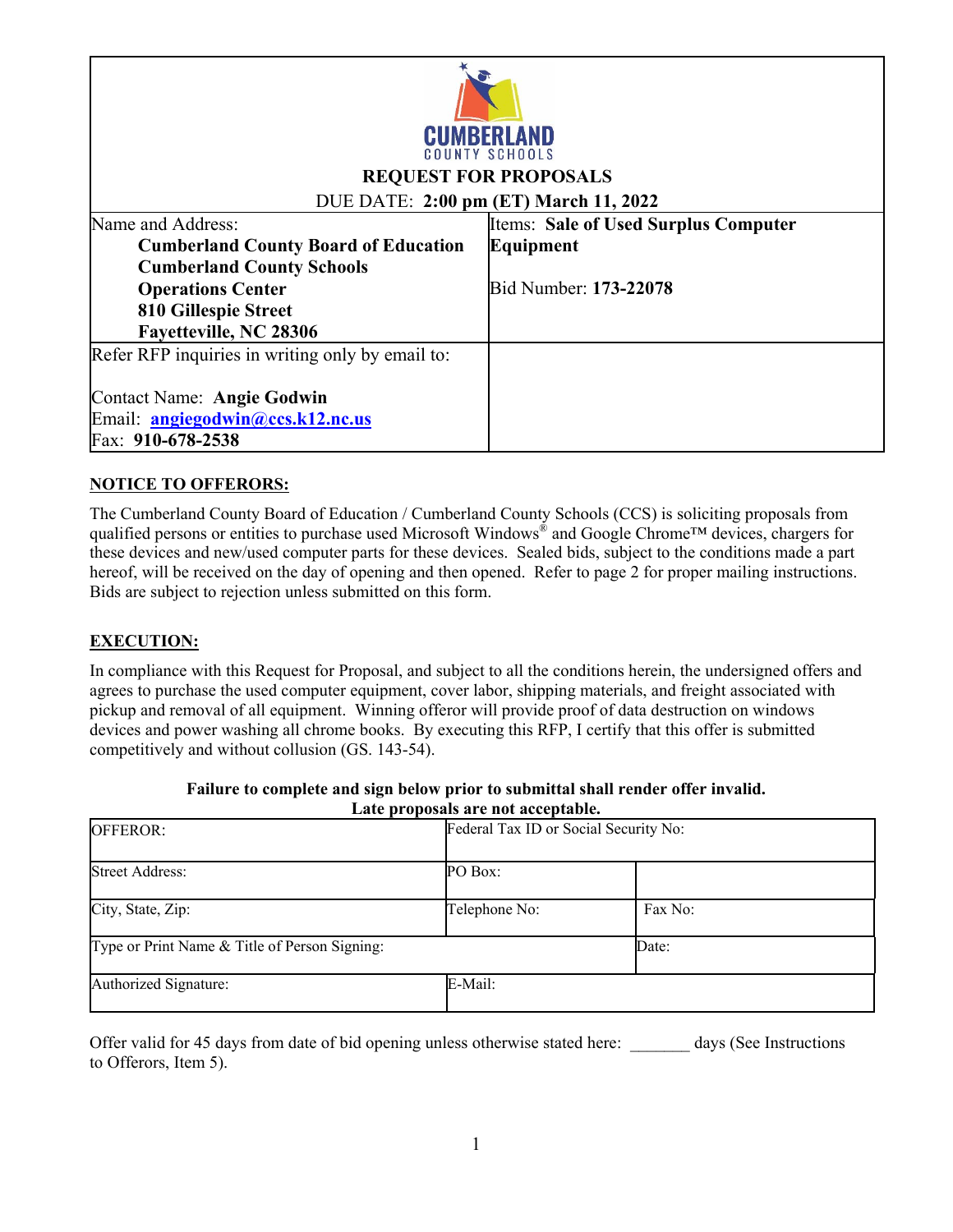**MAILING INSTRUCTIONS:** Submit **one (1) original and one (1) copy** of your fully executed proposal in a sealed envelope/package clearly marked **RFP #173-22078**. DO NOT EMAIL OR SUBMIT AN ELECTRONIC OR FAXED COPY OF YOUR OFFER. THIS SHALL BE CAUSE FOR REJECTION OF YOUR OFFER. It is the responsibility of the offeror to have the proposal in this office by the specified time and date of opening.

| Delivered By US Postal Service, FedEx,                                           |                                            |  |  |  |  |
|----------------------------------------------------------------------------------|--------------------------------------------|--|--|--|--|
| <b>UPS</b> or other courier service                                              | <b>Hand Delivered</b>                      |  |  |  |  |
| Purchasing RFP #173-22078                                                        | Cumberland County Schools Finance Building |  |  |  |  |
| <b>Cumberland County Schools</b>                                                 | <b>Purchasing Department</b>               |  |  |  |  |
| 810 Gillespie Street                                                             | 2491 Gillespie Street                      |  |  |  |  |
| Fayetteville NC 28306                                                            | Fayetteville, NC 28306                     |  |  |  |  |
| $(910) 678 - 2507$                                                               |                                            |  |  |  |  |
| <b>IMPORTANT:</b> The RFP Number from page 1 must be shown on the outside of the |                                            |  |  |  |  |
| envelope or package.                                                             |                                            |  |  |  |  |

**TERMS OF SALE:** All equipment being offered for sale is used equipment, and as such will have wear and defects. Every effort has been made to maintain these devices in a fully functional condition. 95% of the devices have been etched with CCS logo and/or school names, year it was placed into production, and a device number. All sales are final and devices are sold as is.

**AVAILABILITY OF EQUIPMENT:** All equipment is available for onsite inspection by appointment only. Email Angie Godwin at angiegodwin@ccs.k12.nc.us to schedule an onsite visit. All equipment will be ready for removal when the bid is awarded.

**SHIPPING REQUIREMENTS:** The winning offeror will be required to provide all labor, packaging and shipping materials, make all shipping arrangements and pay all shipping costs. Cumberland county schools does have a loading dock and can accommodate full size semi-trucks. All equipment must be removed from Cumberland County Schools' property within 60 days from date of RFP award. All equipment is located at the following site:

## **Cumberland County Schools Operations Center 810 Gillespie Street Fayetteville, NC 28306**

**PROPOSAL EVALUATION:** Proposals are requested on the sale of items and/or equipment as hereinafter specified. Offerors are cautioned that any/all information furnished or not furnished on this RFP may be used as or in determination of this contract.

**AWARD CRITERIA:** As provided by statute, award will be based on the highest responsive and responsible offeror (most advantageous to CCS) as determined by consideration of:

| 1.<br>2.<br>3. | Overall price offered.<br>Quality of proposal.<br>General reputation and performance capabilities of<br>the offerors. | 6. | Pickup schedule offered<br>References for such services in<br>the bid |
|----------------|-----------------------------------------------------------------------------------------------------------------------|----|-----------------------------------------------------------------------|
| 4.             | Conformity with terms and conditions of this request<br>for proposal.                                                 |    |                                                                       |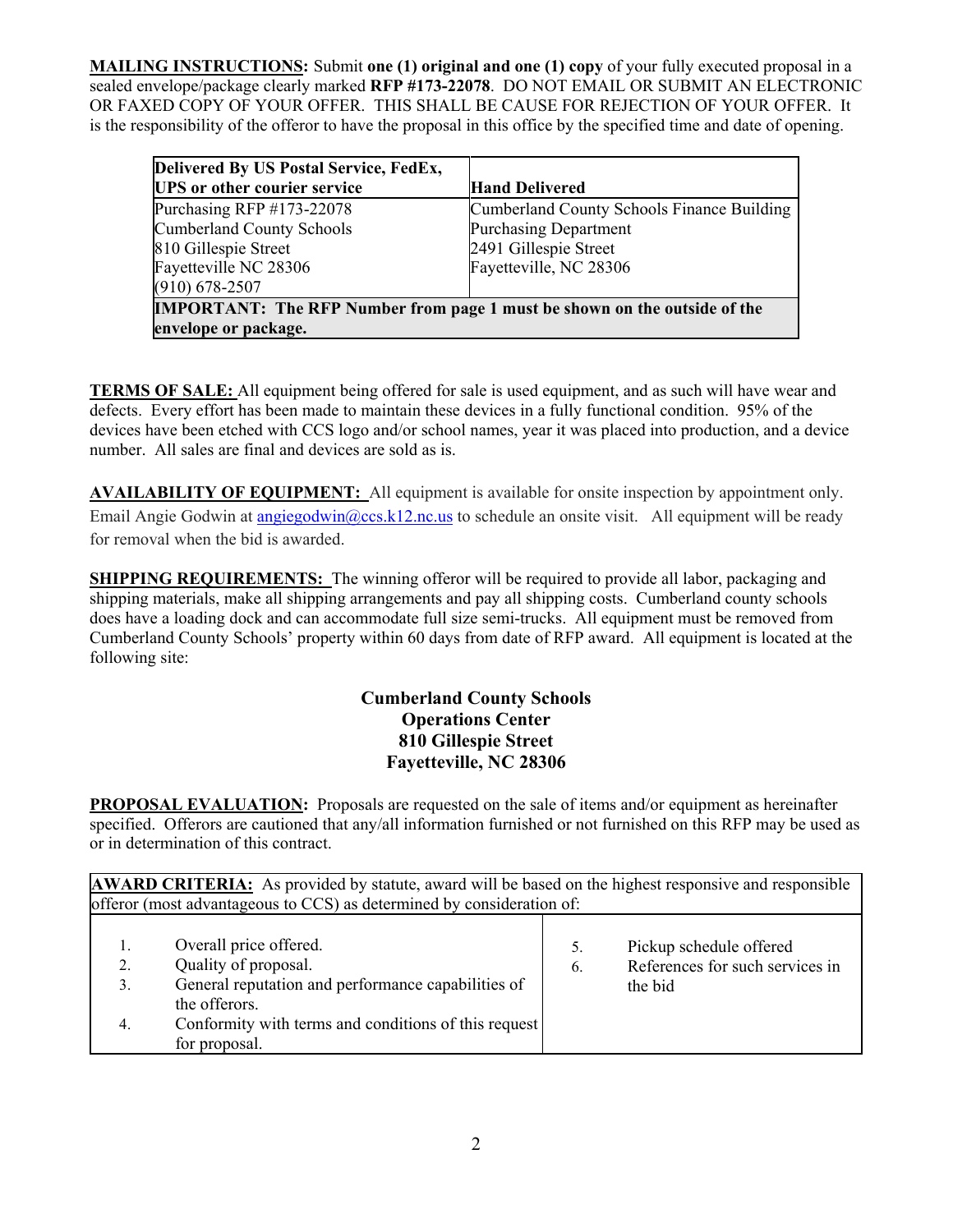**BASIS FOR REJECTION:** Cumberland County Schools reserves the right to reject any and all offers, in whole or in part, by deeming the offer unsatisfactory as to quality or quantity, delivery, price or service offered: non-compliance with the requirements or intent of this solicitation; lack of competitiveness; error(s) in specifications or indications that revision would be advantageous to Cumberland County Schools; cancellation or other changes in the intended project, or other determination that the proposed requirement is no longer needed; limitation or lack of available funds; circumstances that prevent determination of the best offer; or any other determination that rejection would be in the best interest of Cumberland County Schools.

**AWARD OF CONTRACT:** It is the general intent to award this contract to a single overall offeror that will be the most advantageous to Cumberland County Schools or to constitute its best interest.

**LATE PROPOSALS:** Regardless of cause, a late proposal will not be accepted and will automatically be disqualified from consideration. It shall be the offeror's sole risk to ensure delivery at the designated office by the designated time. Late proposals will not be opened and may be returned to the offeror at the expense of the offeror or destroyed if requested.

**CONFIDENTIALITY OF OFFERS:** In submitting its offer, the offeror agrees not to discuss or otherwise reveal the contents of its offer to any source outside of Cumberland County Schools until after the award of the contract. All offerors are advised that they are not to have any communications with CCS during the evaluation of the offerors (after the public opening of the offerors and before the award of the contract) unless CCS contacts the offeror for the purpose of seeking clarification. An offeror shall not transmit to the issuing and or using agency any information commenting on the ability or qualifications of any other offeror to provide the advertised equipment, defects, errors and/or omissions in any other offeror's proposal and/or prices at any time during and/or award of the contract that is subject of this RFP. Offerors not in compliance with this provision may be disqualified, at the option of CCS, from the contract award.

AWARD NOTIFICATION: After the offers have been evaluated and an award has been made, each offeror who submitted a bid will be notified of the award. The award may not be made for several weeks dependent upon the complexity of the acquisition and the length of time to complete the evaluation process.  $\setminus$ 

**REFERENCES:** List below references where your company has purchased used equipment similar to that proposed. CCS may contact these users to determine quality level of the offered purchase. Such information may be considered in the evaluation of the offer.

| <b>SITE</b> | DATE OF PURCHASE   CONTACT PERSON | <b>PHONE NUMBER</b> |
|-------------|-----------------------------------|---------------------|
|             |                                   |                     |
|             |                                   |                     |
|             |                                   |                     |
|             |                                   |                     |
|             |                                   |                     |
|             |                                   |                     |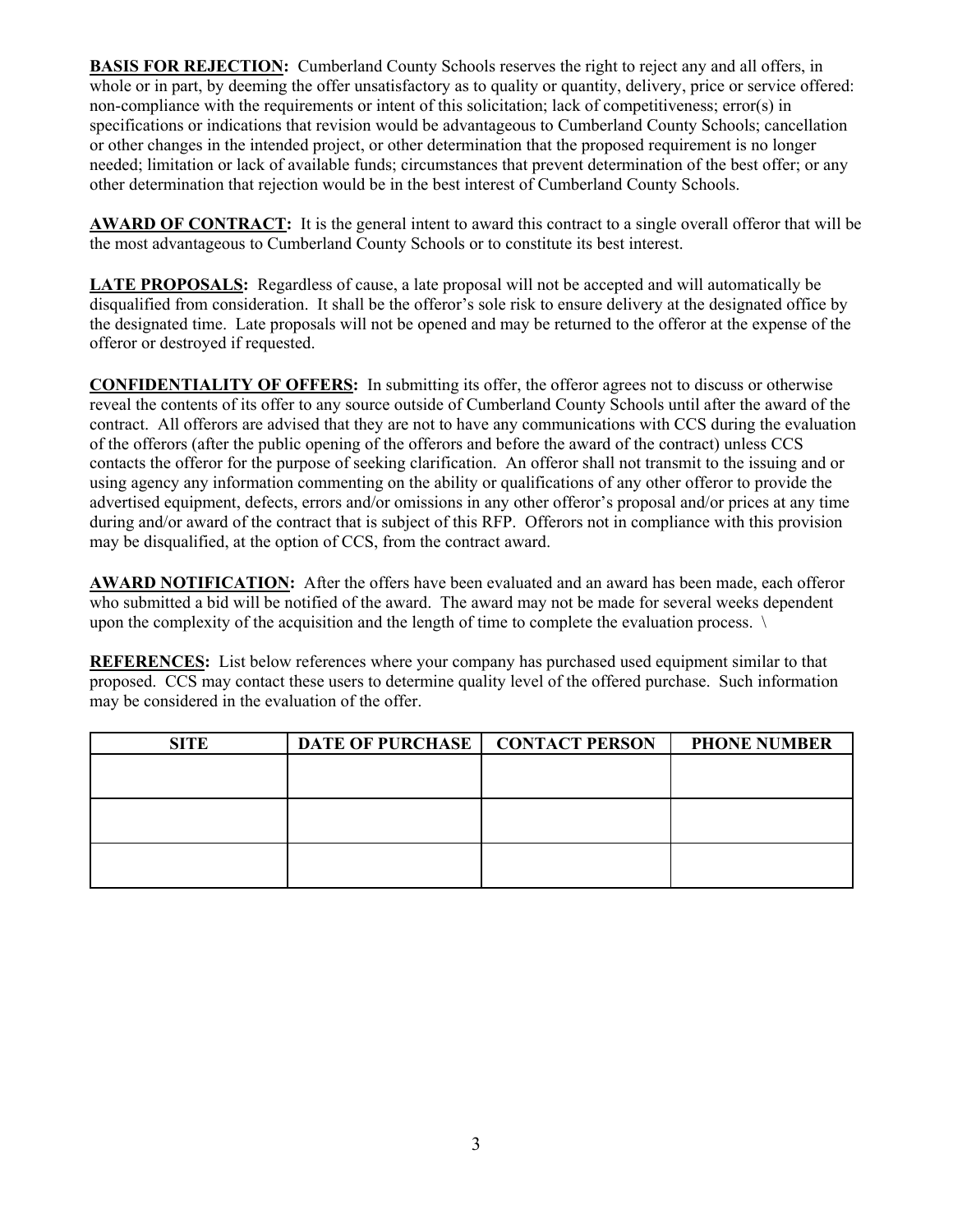#### **ITEMS FOR SALE:**

- There are 103 pallets total for sale (there is no pallet numbered 89).
- 1 pallet of chargers mixed for all devices in the sale.
- 2 pallets of new/used parts for all devices in the sale (list provided).
- 56 pallets of windows devices, approximate 7,642 devices (list provided).
- 44 pallets of chrome devices, approximate 8,362 devices (list provided).
- Total devices for sale is 16,004.

#### **TOTAL PALLET LIST:**

| <b>PALLET</b>                        |                                                       |                         | <b>SAMPLE</b><br><b>SERIAL</b> | <b>SAMPLE</b><br><b>SERIAL</b> | <b>SAMPLE</b><br><b>SERIAL</b> | <b>SAMPLE</b><br><b>SERIAL</b> |              |
|--------------------------------------|-------------------------------------------------------|-------------------------|--------------------------------|--------------------------------|--------------------------------|--------------------------------|--------------|
| $\overline{\underline{\textbf{\#}}}$ | <b>DESCRIPTION</b>                                    | $\overline{\text{OTY}}$ | <b>NUMBER-1</b>                | <b>NUMBER-2</b>                | <b>NUMBER-3</b>                | <b>NUMBER-4</b>                | <b>NOTES</b> |
| 1                                    | LENOVO - 11E CHROME<br><b>SILVER LID</b>              | 192                     | LR-03NFJ1                      | LR-03NFRW                      | LR-036WUH                      | LR-03NFL5                      |              |
| 2                                    | <b>LENOVO - X131E WINDOWS</b><br>WHITE LID NO/BATTERY | 128                     | LR-D5WAB                       | LR-D5VZA                       | LR-H9NN1                       | LR-D5VXD                       |              |
| 3                                    | LENOVO - 11E CHROME<br><b>SILVER LID</b>              | 192                     | LR-03S9H7                      | LR-03QLC4                      | LR-0371GE                      | LR-0371L5                      |              |
| $\overline{4}$                       | LENOVO - 11E CHROME<br><b>BLACK LID</b>               | 224                     | LR-04S3MN                      | LR-04RC4S                      | LR-04CNKT                      | LR-04PUYP                      |              |
| 5                                    | LENOVO - 11E CHROME<br><b>SILVER LID</b>              | 192                     | $LR-03A00C$                    | LR-03BV4N                      | LR-03KALE                      | LR-03A00N                      |              |
| 6                                    | LENOVO - 11E CHROME<br><b>BLACK LID</b>               | 192                     | LR-05932U                      | LR-059320                      | LR-04TZZA                      | LR-04S3KU                      |              |
| $\tau$                               | LENOVO - 11E CHROME<br><b>BLACK LID</b>               | 192                     | LR-04TZY1                      | LR-04PV2B                      | LR-04CM4U                      | LR-04CNCQ                      |              |
| 8                                    | LENOVO - 11E CHROME<br><b>BLACK LID</b>               | 192                     | LR-04CMYK                      | LR-04CMHE                      | LR-050ZH1                      | LR-050ZHE                      |              |
| 9                                    | LENOVO - 11E CHROME<br><b>SILVER LID</b>              | 192                     | LR-0371H2                      | LR-033ARQ                      | LR-036WZ5                      | LR-036WT2                      |              |
| 10                                   | LENOVO - 11E CHROME<br><b>BLACK LID</b>               | 192                     | LR-04CNSQ                      | LR-05ASJT                      | LR-04CNY6                      | LR-0592WM                      |              |
| 11                                   | LENOVO - 11E CHROME<br><b>BLACK LID</b>               | 192                     | LR-04CN1A                      | LR-04CM24                      | LR-0590CS                      | LR-08CKPV                      |              |
| 12                                   | LENOVO - 11E CHROME<br><b>SILVER LID</b>              | 192                     | LR-03KALF                      | LR-033AZR                      | LR-039RN6                      | LR-039RLX                      |              |
| 13                                   | LENOVO - X131E WINDOWS<br><b>BLACK LID NO/BATTERY</b> | 160                     | <b>PB-9E39B</b>                | <b>PB-9E40E</b>                | PB-9MOXB                       | PB-9M0XZ                       |              |
| 14                                   | LENOVO - X131E CHROME<br>WHITE LID WITH BATTERY       | 160                     | LR-W2C9F                       | LR-H9KT6                       | LR-H9MK3                       | LR-Z8A3W                       |              |
| 15                                   | LENOVO - 11E CHROME<br><b>BLACK LID</b>               | 192                     | LR-04CM4A                      | LR-0590YF                      | $LR$ -0A7J0F                   | LR-04VHNJ                      |              |
| 16                                   | LENOVO - 11E CHROME<br><b>SILVER LID</b>              | 192                     | LR-03FPSW                      | LR-03KB08                      | LR-03HBVR                      | LR-03NEWT                      |              |
| 17                                   | LENOVO - 11E CHROME<br><b>BLACK LID</b>               | 192                     | LR-04CNXX                      | LR-04CP2S                      | LR-0741LR                      | $LR-075B1U$                    |              |
| 18                                   | LENOVO - 11E CHROME<br><b>BLACK LID</b>               | 192                     | LR-05909K                      | LR-04CM3U                      | LR-05ARSX                      | LR-0590F2                      |              |
| 19                                   | <b>BOXES OF CHARGERS -</b><br>UNKNOWN AMOUNT          |                         |                                |                                |                                |                                |              |
| 20                                   | LENOVO - 11E CHROMES<br><b>BLACK LID</b>              | 192                     | LR-050ZHX                      | LR-050ZHO                      | LR-04CN4Z                      | LR-04CNJF                      |              |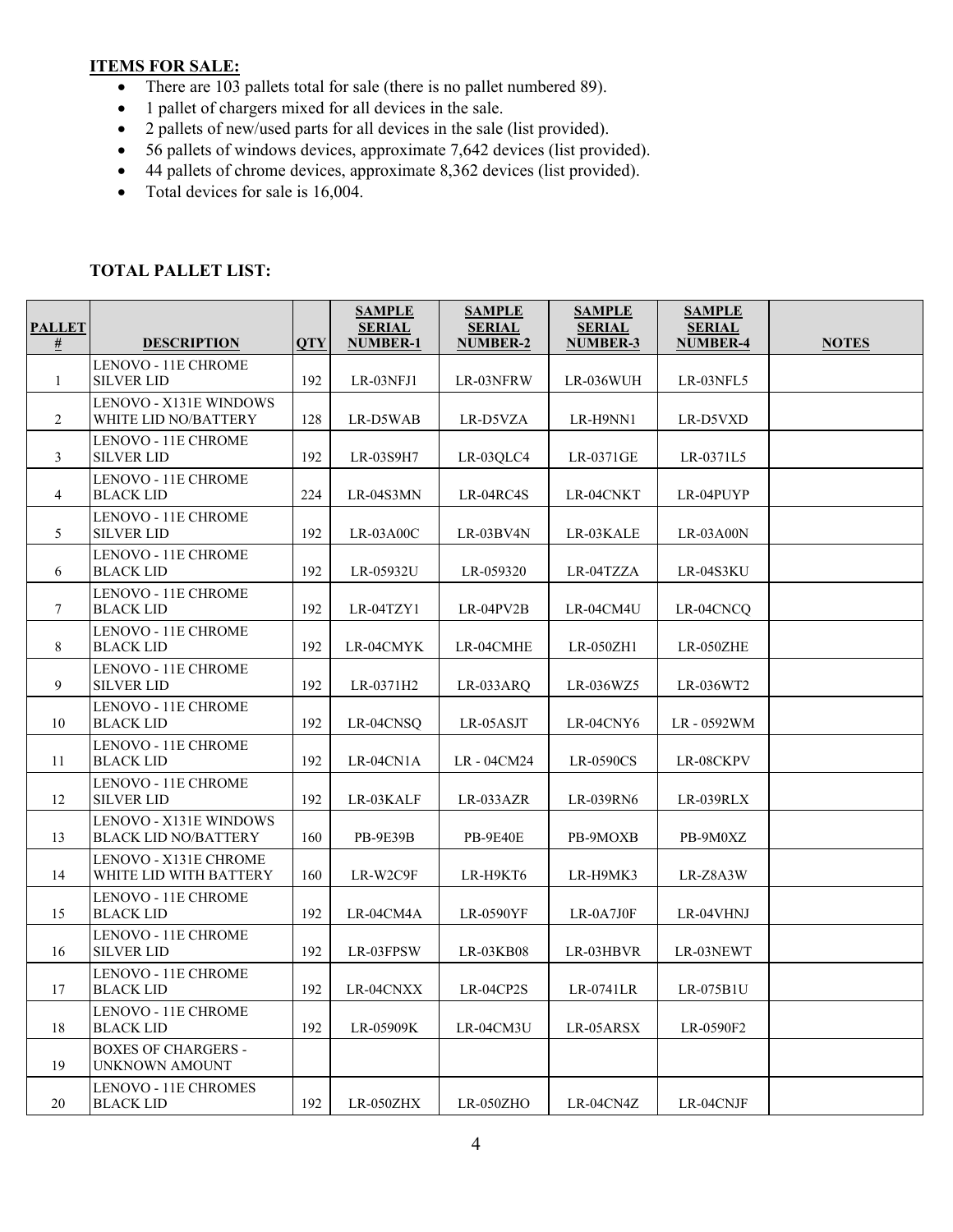| <b>PALLET</b><br>$\frac{\mu}{2}$ | <b>DESCRIPTION</b>                                         | <b>QTY</b> | <b>SAMPLE</b><br><b>SERIAL</b><br><b>NUMBER-1</b> | <b>SAMPLE</b><br><b>SERIAL</b><br>NUMBER-2 | <b>SAMPLE</b><br><b>SERIAL</b><br>NUMBER-3 | <b>SAMPLE</b><br><b>SERIAL</b><br><b>NUMBER-4</b> | <b>NOTES</b>                                |
|----------------------------------|------------------------------------------------------------|------------|---------------------------------------------------|--------------------------------------------|--------------------------------------------|---------------------------------------------------|---------------------------------------------|
|                                  | <b>LENOVO - 11E CHROMES</b>                                |            |                                                   |                                            |                                            |                                                   |                                             |
| 21                               | <b>BLACK LID</b>                                           | 192        | LR-05905V                                         | LR-04S3K4                                  | LR-04CMLQ                                  | LR-04SP05                                         |                                             |
| 22                               | LENOVO - 11E CHROMES<br><b>SILVER LID</b>                  | 192        | LR-03QKWB                                         | LR-036X81                                  | LR-03NFL4                                  | LR-03S9G9                                         |                                             |
| 23                               | LENOVO - 11E CHROMES<br><b>SILVER LID</b>                  | 192        | LR-C33AXV                                         | LR-033968                                  | LR-03397T                                  | LR-033AZY                                         |                                             |
| 24                               | LENOVO - 11E CHROMES<br><b>SILVER LID</b>                  | 192        | LR-03QMWV                                         | LR-036X4E                                  | LR-0373FD                                  | LR-033B0T                                         |                                             |
| 25                               | LENOVO - 11E CHROMES<br><b>SILVER LID</b>                  | 192        | LR-036WLL                                         | LR-037IE3                                  | LR-033945                                  | LR-036WR8                                         |                                             |
| 26                               | LENOVO - 11E CHROMES<br><b>SILVER LID</b>                  | 192        | LR-03HBX6                                         | LR-03HBT6                                  | LR-03HBXX                                  | LR-03DTGL                                         |                                             |
| 27                               | LENOVO - 11E CHROMES<br><b>BLACK LID</b>                   | 192        | LR-0453EB                                         | LR-075851                                  | $LR-0A02G0$                                | LR-04CNHA                                         |                                             |
| 28                               | <b>LENOVO - 11E CHROMES</b><br><b>BLACK LID</b>            | 192        | LR-04CM15                                         | <b>LR-04CN04</b>                           | LR-04CKRG                                  | LR-051032                                         |                                             |
| 29                               | LENOVO 11E YOGO                                            | 172        | $LR-06J0AP$                                       | LR-06H65L                                  | LR-06JOBE                                  | <b>LR-067HVK</b>                                  |                                             |
| 30                               | LENOVO - 11E CHROMES<br><b>BLACK LID</b>                   | 160        | LR-04CMXG                                         | LR-04CN6Y                                  | LR-0592GR                                  | LR-0590ZJ                                         |                                             |
| 31                               | LENOVO - 11E CHROMES<br><b>SILVER LID</b>                  | 192        | LR-033AW9                                         | LR-036WLP                                  | LR-036WHH                                  | LR-036WGF                                         |                                             |
| 32                               | LENOVO - X130E WINDOWS<br>RED LID W/BATTERY                | 144        | LR-0HBYT                                          | LR-0KKZL                                   | LR-0KXFL                                   | LR-0KHMY                                          |                                             |
| 33                               | LENOVO - 11E CHROMES<br><b>SILVER LID</b>                  | 122        | LR-033AZM                                         | LR-033965                                  | LR-033AV2                                  | LR-03SB01                                         |                                             |
| 34                               | LENOVO - X131E WINDOWS<br><b>BLACK LID W/BATTERY</b>       | 155        | LR-W18X2                                          | LR-W11MA                                   | LR-WI8NA                                   | LR-WI8XL                                          |                                             |
| 35                               | LENOVO - X131E WINDOWS<br><b>BLACK LID W/BATTERY</b>       | 160        | LR-W11YH                                          | LR-W12CY                                   | <b>LR-WIIMX</b>                            | LR-W12DA                                          |                                             |
| 36                               | LENOVO - X131E WINDOWS<br><b>BLACK LID W/BATTERY</b>       | 144        | LR-WI9YR                                          | LR-WI9NP                                   | LR-WI9PN                                   | LR-WIILE                                          |                                             |
| 37                               | LENOVO - X130E WINDOWS<br><b>RED LID W/BATTERY</b>         | 128        | LR-0LEEZ                                          | LR-8APZR                                   | LR-0KKYY                                   | LR-9PPH3                                          |                                             |
| 38                               | LENOVO - X131E WINDOWS<br><b>BLACK LID W/BATTERY</b>       | 180        | LR-W192G                                          | LR-WI8PV                                   | LR-WI9EN                                   | LR-WIZCX                                          |                                             |
| 39                               | LENOVO - X130E WINDOWS<br><b>RED LID W/BATTERY</b>         | 128        | LR-9WRE8                                          | <b>LR-OLEKB</b>                            | LR-0KLDT                                   | LR-0GZPM                                          |                                             |
| 40                               | <b>LENOVO - X130E WINDOWS</b><br><b>RED LID W/BATTERY</b>  | 128        | LR-9FHR4                                          | LR-0KGWD                                   | LR-0GYDT                                   | LR-0BZMH                                          |                                             |
| 41                               | LENOVO - X130E WINDOWS<br>RED LID W/BATTERY                | 128        | LR-EMYRR                                          | LR-0BZMN                                   | LR-0LEPK                                   | LR-0GXCF                                          |                                             |
| 42                               | LENOVO - X130E WINDOWS<br><b>RED LID W/BATTERY</b>         | 160        | LR-0PKKL                                          | LR-0KKVZ                                   | LR-8APVN                                   | LR-D885Z                                          |                                             |
| 43                               | LENOVO - X130E WINDOWS<br>RED LID W/BATTERY                | 128        | LR-0GYKD                                          | LR-9NZZ7                                   | LR-8AXGK                                   | LR-9RFR4                                          |                                             |
| 44                               | LENOVO - X130E WINDOWS<br><b>RED LID W/BATTERY</b>         | 128        | LR-8APYA                                          | LR-OLEPE                                   | LR-0KKRL                                   | LR-8ZXFX                                          |                                             |
| 45                               | LENOVO - X130E WINDOWS<br>RED LID W/BATTERY                | 140        | LR-OHCVR                                          | LR-0GYRM                                   | <b>LR-OLEMK</b>                            | LR-9FHK8                                          |                                             |
| 46                               | LENOVO - X140E WINDOWS<br>BLACK LID <sup>**</sup> See note | 62         | PB-019FYY                                         | PB-019FZD                                  | PB-109FXM                                  | PB-019HF9                                         | 56 with a battery / 6<br>without a battery. |
| 47                               | LENOVO - X131E WINDOWS<br><b>BLACK LID W/BATTERY</b>       | 170        | LR-W11NL                                          | LR-W18ZK                                   | LR-W19VG                                   | LR-W19BG                                          |                                             |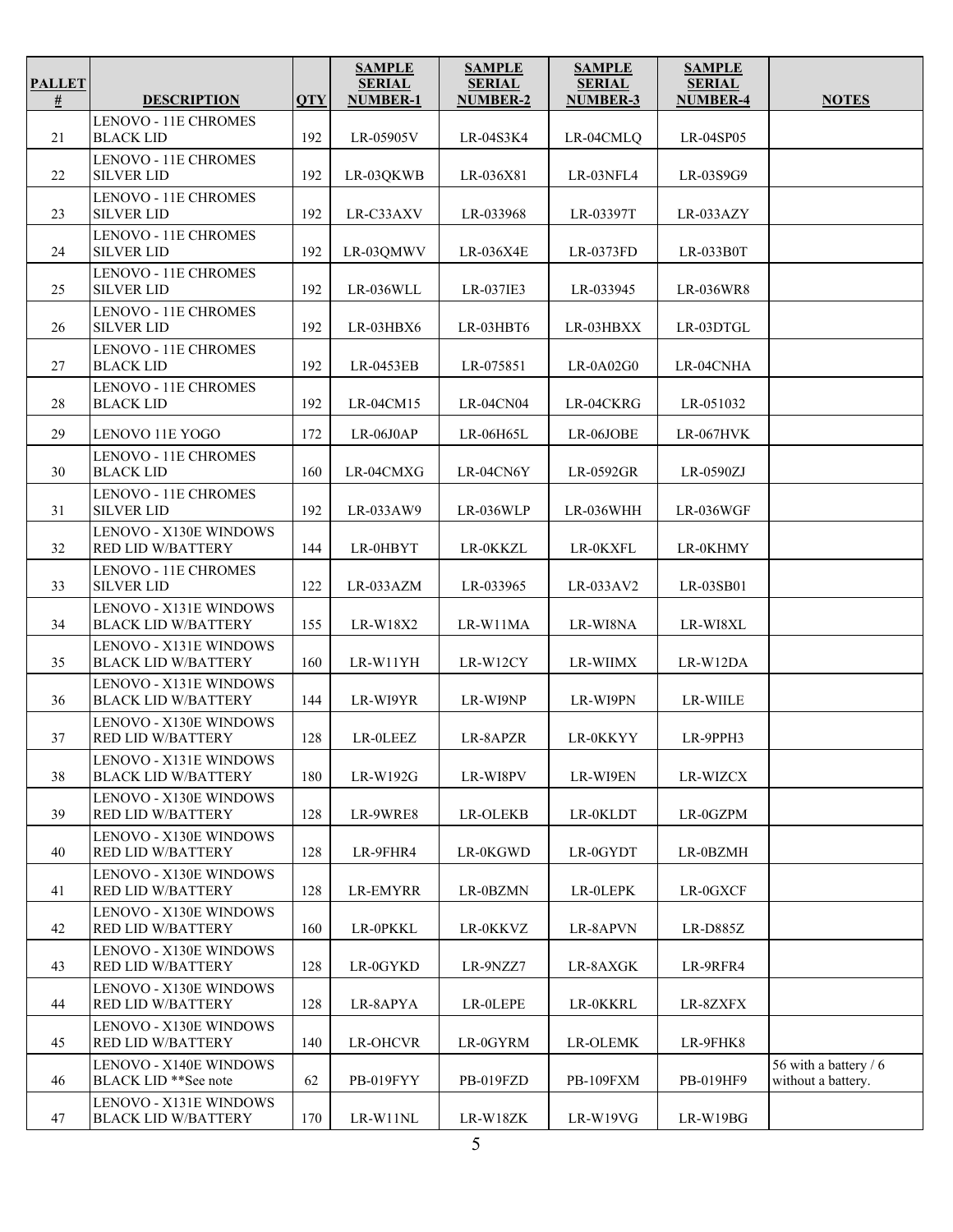| <b>PALLET</b><br>$\overline{\underline{\textbf{\#}}}$ | <b>DESCRIPTION</b>                                                            | <b>QTY</b> | <b>SAMPLE</b><br><b>SERIAL</b><br><b>NUMBER-1</b> | <b>SAMPLE</b><br><b>SERIAL</b><br>NUMBER-2 | <b>SAMPLE</b><br><b>SERIAL</b><br><b>NUMBER-3</b> | <b>SAMPLE</b><br><b>SERIAL</b><br><b>NUMBER-4</b> | <b>NOTES</b>                              |
|-------------------------------------------------------|-------------------------------------------------------------------------------|------------|---------------------------------------------------|--------------------------------------------|---------------------------------------------------|---------------------------------------------------|-------------------------------------------|
|                                                       |                                                                               |            |                                                   |                                            |                                                   |                                                   |                                           |
| 48                                                    | LENOVO - X131E WINDOWS<br><b>BLACK LID W/BATTERY</b>                          | 128        | LR-L9YGA                                          | LR-W19RX                                   | LR-W19XA                                          | LR-L9XRP                                          |                                           |
| 49                                                    | LENOVO - X131E WINDOWS<br><b>BLACK LID W/BATTERY</b>                          | 128        | LR-W18NR                                          | LR-W11NB                                   | LR-L9YFH                                          | LR-L9ZBT                                          |                                           |
| 50                                                    | LENOVO - X131E WINDOWS<br><b>BLACK LID W/BATTERY</b>                          | 128        | LR-W19NC                                          | LR-W1ZFR                                   | LR-W1ZBA                                          | PB-9EZ28                                          |                                           |
| 51                                                    | LENOVO - X140E WINDOWS<br><b>BLACK LID W/BATTERY</b>                          | 128        | PB-01LRHG                                         | $LR-W126GM$                                | PB-LN73N                                          | PB-019F2M                                         |                                           |
| 52                                                    | LENOVO - X131E CHROME<br>WHITE LID W/BATTERY                                  | 128        | LR-28A0E                                          | LR-Z7Z9T                                   | LR-D5WBN                                          | LR-H9RM3                                          |                                           |
| 53                                                    | <b>LENOVO - X130E WINDOWS</b><br><b>RED LID W/BATTERY</b>                     | 160        | LR-0KHFH                                          | <b>LR-OKHBD</b>                            | LR-0GXGG                                          | LR-0KKXH                                          |                                           |
| 54                                                    | <b>LENOVO - X130E WINDOWS</b><br><b>RED LID W/BATTERY</b>                     | 160        | LR-0HBPP                                          | LR-0KHDT                                   | LR-0GYDL                                          | LR-0LETC                                          |                                           |
| 55                                                    | <b>LENOVO - X130E WINDOWS</b><br>RED LID NO BATTERY                           | 128        | LR-0KXNA                                          | LR-8APWR                                   | LR-0GYDP                                          | LR-9WRB4                                          |                                           |
| 56                                                    | LENOVO - X130E WINDOWS<br><b>RED LID W/BATTERY</b>                            | 128        | LR-0GZLZ                                          | LR-0LEBR                                   | LR-OKKLP                                          | LR-0KGYG                                          |                                           |
| 57                                                    | <b>LENOVO - X130E WINDOWS</b><br><b>RED LID W/BATTERY</b>                     | 116        | LR-1TYLD                                          | LR-9PYH8                                   | LR-9RFW7                                          | LR-0KHAV                                          |                                           |
| 58                                                    | LENOVO - X130E WINDOWS<br><b>RED LID W/BATTERY</b>                            | 128        | LR-0GWWZ                                          | LR-0BZMG                                   | LR-9FHL7                                          | LR-0GZAC                                          |                                           |
| 59                                                    | LENOVO - X130E WINDOWS<br>RED LID W/BATTERY                                   | 240        | LR-0HCWV                                          | LR-0GZHV                                   | LR-0GYNK                                          | LR-0HCNB                                          |                                           |
| 60                                                    | <b>LENOVO - X130E WINDOWS</b><br><b>RED LID W/BATTERY</b>                     | 240        | LR-9WRN5                                          | LR-0LERL                                   | LR-0KXVB                                          | LR-0G2RT                                          |                                           |
| 61                                                    | <b>LENOVO - X130E WINDOWS</b><br>RED LID W/BATTERY                            | 240        | LR-9FHL1                                          | LR-0HBZT                                   | <b>LR-OBFXY</b>                                   | LR-9PPD2                                          |                                           |
| 62                                                    | LENOVO - X131E CHROME<br>WHITE LID W/BATTERY                                  | 128        | LR-Y5R6E                                          | LR-H9NV8                                   | LR-H9ME9                                          | LR-H9PE6                                          |                                           |
| 63                                                    | LENOVO - X131E CHROME<br>WHITE LID W/BATTERY                                  | 240        | LR-H9PV4                                          | LR-H9RK6                                   | LR-R1VV4                                          | LR-R1VT3                                          |                                           |
| 64                                                    | LENOVO - X130E WINDOWS<br><b>RED LID W/BATTERY</b>                            | 160        | LR-0KXRL                                          | LR-9WRG3                                   | LR-9RFZ4                                          | LR-0GYRD                                          |                                           |
| 65                                                    | LENOVO - X131E CHROME<br>WHITE LID W/BATTERY                                  | 240        | LR-H9L17                                          | LR-H9PL3                                   | LR-H9LL0                                          | LR-H9RP4                                          |                                           |
| 66                                                    | LENOVO - X131E CHROME<br>WHITE LID <sup>**</sup> see note                     | 95         | LR-H9PW2                                          | LR-DGVTT                                   | <b>LR-H9K74</b>                                   | LRH9KR9                                           | 95 with NO Battery / 30<br>with a battery |
| 67                                                    | LENOVO - X131E CHROME<br>WHITE LID W/BATTERY<br><b>LENOVO - X130E WINDOWS</b> | 240        | LR-V2C9B                                          | LR-V2C2E                                   | LR-V2C4P                                          | LR-V2C5Z                                          | ** This pallet has 13                     |
| 68                                                    | RED LID NO BATTERY ** see<br>note                                             | 117        | LR-0GXWW                                          | LR-0KLAB                                   | LR-9PRB7                                          | LR-0HCTP                                          | random chromes and<br>windows devices     |
| 69                                                    | LENOVO - X131E CHROME<br>WHITE LID W/BATTERY                                  | 160        | LR-H9LW7                                          | LR-H9TY9                                   | LR-H9PN2                                          | LR-H9NW7                                          |                                           |
| 70                                                    | LENOVO - X130E WINDOWS<br><b>RED LID W/BATTERY</b>                            | 160        | LR-9WNZ3                                          | LR-0KLGB                                   | LR-0KHZZ                                          | LR-0KXLD                                          |                                           |
| 71                                                    | <b>LENOVO - X130E WINDOWS</b><br><b>RED LID W/BATTERY</b>                     | 160        | LR-OGZNH                                          | LR-0GXND                                   | LR-0PKMT                                          | LR-0HBKN                                          |                                           |
| 72                                                    | <b>LENOVO - X130E WINDOWS</b><br><b>RED LID W/BATTERY</b>                     | 160        | LR-OBFRT                                          | LR-9PAP7                                   | LR-8AREH                                          | LR-0HCAM                                          |                                           |
| 73                                                    | LENOVO - X130E WINDOWS<br>RED LID W/BATTERY                                   | 160        | LR-9PZF3                                          | LR-0KLBA                                   | LR-09PAE8                                         | LR-9PYG7                                          |                                           |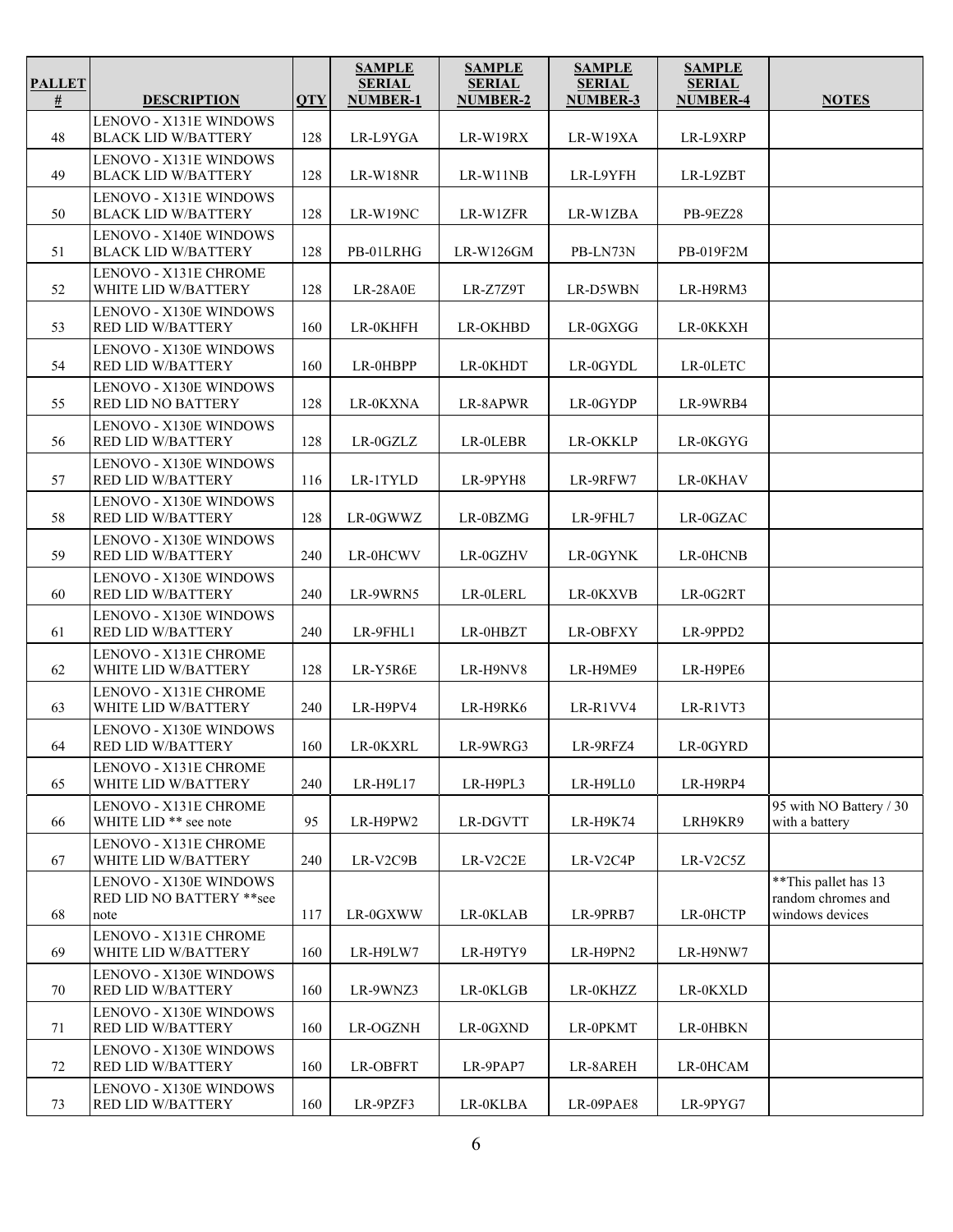| <b>PALLET</b><br>$\overline{\underline{\textbf{\#}}}$ | <b>DESCRIPTION</b>                                          | <b>QTY</b> | <b>SAMPLE</b><br><b>SERIAL</b><br><b>NUMBER-1</b> | <b>SAMPLE</b><br><b>SERIAL</b><br>NUMBER-2             | <b>SAMPLE</b><br><b>SERIAL</b><br><b>NUMBER-3</b> | <b>SAMPLE</b><br><b>SERIAL</b><br><b>NUMBER-4</b> | <b>NOTES</b> |
|-------------------------------------------------------|-------------------------------------------------------------|------------|---------------------------------------------------|--------------------------------------------------------|---------------------------------------------------|---------------------------------------------------|--------------|
| 74                                                    | <b>LENOVO - X130E WINDOWS</b><br>RED LID W/BATTERY          | 150        | LR-0HBVK                                          | LR-1TYHW                                               | LR-0HCEZ                                          | LR-0KHNP                                          |              |
| 75                                                    | LENOVO - X130E WINDOWS<br>RED LID W/BATTERY                 | 150        | LR-9WRZ9                                          | LR-9PZK0                                               | LR-0KHVW                                          | LR-9RFT4                                          |              |
| 76                                                    | LENOVO - X130E WINDOWS<br>RED LID W/BATTERY                 | 150        | LR-0KXND                                          | LR-9FHH2                                               | LR-9RGAI                                          | LR-0GZQWF                                         |              |
| 77                                                    | <b>LENOVO - X130E WINDOWS</b><br>RED LID W/BATTERY          | 160        | LR-9RGR3                                          | LR-9PAH4                                               | LR-0KXWP                                          | LR-9WPT4                                          |              |
| 78                                                    | <b>LENOVO - X130E WINDOWS</b><br>RED LID W/BATTERY          | 160        | LR-8APTT                                          | LR-0KHPY                                               | LR-0KKXZ                                          | LR-0KKTZ                                          |              |
| 79                                                    | LENOVO - X130E WINDOWS<br>RED LID W/BATTERY                 | 160        | LR-0GYMT                                          | LR-9PZH3                                               | LR-9PPMG                                          | LR-9PPN5                                          |              |
| 80                                                    | <b>LENOVO - X140E WINDOWS</b><br><b>BLACK LID W/BATTERY</b> | 128        | PB-0IAUDO                                         | PB-9PPMG                                               | <b>PB-019JPT</b>                                  | PB-019JPM                                         |              |
| 81                                                    | <b>LENOVO - X131E WINDOWS</b><br><b>BLACK LID W/BATTERY</b> | 94         | LR-Y79FY                                          | LR-Y79EK                                               | LR-M0ZLF                                          | LR-M0XVD                                          |              |
| 82                                                    | LENOVO - 11E CHROME<br><b>BLACK LID</b>                     | 384        | LR-05935T                                         | LR-04CNCS                                              | $LR-050ZGG$                                       | LR-05ASMF                                         |              |
| 83                                                    | LENOVO - 11E CHROME<br><b>BLACK LID</b>                     | 360        | LR-04VHTV                                         | LR-04CNHY                                              | LR-05AS14                                         | LR-05ARYV                                         |              |
| 84                                                    | <b>HP-6360B WINDOWS LAPTOP</b>                              | 108        | 2CE12600DT                                        | 2CE215187G                                             | 2CE12600GX                                        | 2CE12603QJ                                        |              |
| 85                                                    | HP-6360B WINDOWS LAPTOP                                     | 85         | 2CE12605HL                                        | 2CE12603LJ                                             | 2CE2381Z8H                                        | 2CE12603QX                                        |              |
| 86                                                    | NEW IN BOX PARTS FOR<br>CHROMES/LAPTOPS **see Part<br>Sheet |            |                                                   |                                                        |                                                   |                                                   |              |
| 87                                                    | NEW IN BOX PARTS FOR<br>CHROMES/LAPTOPS **see Part<br>Sheet |            |                                                   |                                                        |                                                   |                                                   |              |
| 88                                                    | LENOVO - 11E CHROME<br><b>BLACK LID</b>                     | 160        | LR-08DSXZ                                         | LR-04CNJQ                                              | LR-04PVGD                                         | LR-04CN5Y                                         |              |
| 90                                                    | LENOVO - 11E CHROME<br><b>BLACK LID</b>                     | 186        | LR-05ARM3                                         | LR-04CM05                                              | LR-04CM8M                                         | LR-05905N                                         |              |
| 91                                                    | HP-6360B WINDOWS LAPTOP                                     | 107        | 2CE126003S                                        | 2CE1310PQC                                             | 2CE1310Q7W                                        | 2CE1310L2Y                                        |              |
| 92                                                    | HP-6360B WINDOWS LAPTOP                                     | 179        |                                                   |                                                        |                                                   |                                                   |              |
| 93                                                    | HP-6360B WINDOWS LAPTOP<br>- 50 HAVE NO BATTERY             | 144        | 2CE12600J8                                        | 2CE12603N9                                             | 2CE12600PZ                                        | 2CE11801K8                                        |              |
| 94                                                    | LENOVO - X130E WINDOWS<br>RED LID W/BATTERY                 | 118        |                                                   | 1s0629a11lr0gxvf   1s0629a11lr0bzzk   1s0629a11lr0bfnv |                                                   | 1s0629a11lr9pvb6                                  |              |
| 95                                                    | HP 6360B WINDOWS LAPTOP                                     | 42         | 2CE12603OS                                        | 2CE1310PLP                                             | 2CE126005W                                        | 2CE126042V                                        |              |
| 96                                                    | HP-6735 and HP 6360B<br><b>WINDOWS LAPTOP</b>               | 58         | CNU303B3LM                                        | CNU3109C8D                                             | CNU0062WCV                                        | CNU94258N2                                        |              |
| 97                                                    | LENOVO - 11E CHROME<br><b>SILVER LID</b>                    | 160        | LR-037SFY                                         | LR-03NFPQ                                              | LR-036X9S                                         | LR-033ASD                                         |              |
| 98                                                    | LENOVO - 11E CHROME<br><b>BLACK LID</b>                     | 160        | LR-04RF0N                                         | LR-04RC5T                                              | LR-05S085                                         | LR-08YGJN                                         |              |
| 99                                                    | MIX OF HP 5800, 5850 and 6005<br><b>SFF DESKTOPS</b>        | 72         | 2UA9340D7L                                        | 2UA948067R                                             | 2UA92200CW                                        | 2UA822106R                                        |              |
| 100                                                   | MIX OF HP 5800, 5850 and 6005<br><b>SFF DESKTOPS</b>        | 54         | 2UA0061CDN                                        | 2UA8190D3G                                             | 2UA911076R                                        | 2UA8190DH0                                        |              |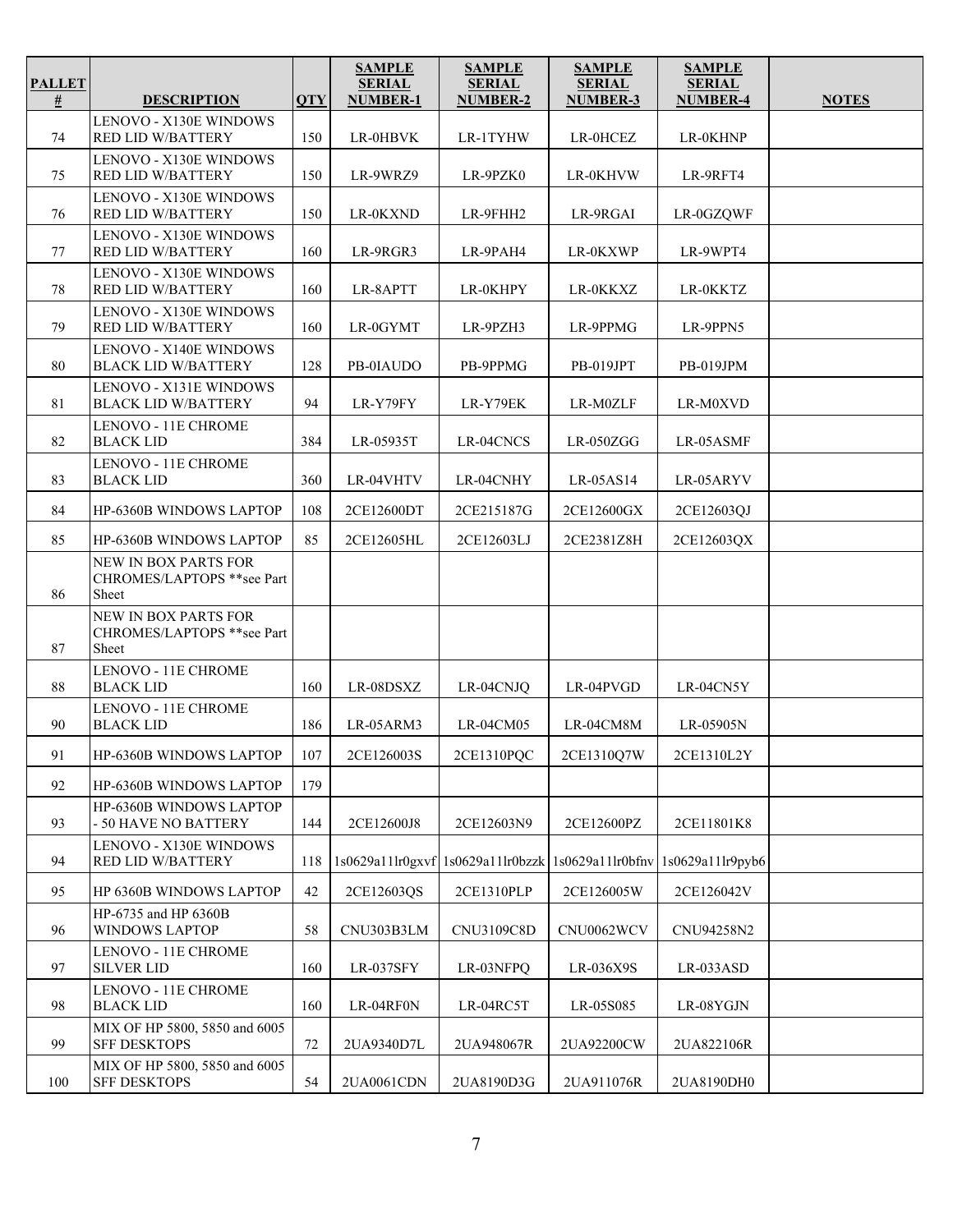| <b>PALLET</b> |                                               |            | <b>SAMPLE</b><br><b>SERIAL</b> | <b>SAMPLE</b><br><b>SERIAL</b> | <b>SAMPLE</b><br><b>SERIAL</b> | <b>SAMPLE</b><br><b>SERIAL</b> |                                                      |
|---------------|-----------------------------------------------|------------|--------------------------------|--------------------------------|--------------------------------|--------------------------------|------------------------------------------------------|
| #             | <b>DESCRIPTION</b>                            | <b>QTY</b> | <b>NUMBER-1</b>                | <b>NUMBER-2</b>                | <b>NUMBER-3</b>                | <b>NUMBER-4</b>                | <b>NOTES</b>                                         |
|               | MIX OF HP LAPTOPS -<br>WINDOWS MACHINES **see |            |                                |                                |                                |                                | Mix<br>HP 6710B.<br>HP6555<br>HP Mini 5103, HP 8470. |
| 101           | note                                          | 91         | CNU810375T                     | CNU0501GPN                     | cnf111747c                     | CNU0510KBL                     | etc                                                  |
| 102           | <b>LENOVO L440 WINDOWS</b><br><b>LAPTOPS</b>  | 92         | R902Y63T                       | R902CK46                       | <b>R9029TAW</b>                | R9029TBH                       |                                                      |
| 103           | LENOVO BLACK 11E<br><b>CHROMEBOOK</b>         | 95         | lr075akr                       | lr075aqq                       | lr075b77                       | lr075b4v                       |                                                      |
| 104           | <b>LENOVO BLACK 11E</b><br><b>CHROMEBOOK</b>  | 180        | lr04cm7d                       | lr05asau                       | lr05a <sub>s</sub> 7k          | lr05905q                       |                                                      |

### **PARTS LIST FOR SALE: (all items are new in box, except the fiber converters and are divided between 2 pallets, #87 and #88).**

| Part number   | <b>Description</b>                         | <u>Amount</u>  |
|---------------|--------------------------------------------|----------------|
| 1521906       | <b>Transition Networks Fiber Converter</b> | 3              |
| 882780038295  | <b>HP</b> Battery                          | 1              |
| 599572-001    | HP Keyboard                                | 9              |
| 990-000444-90 | Allied Telesis Fiber Converter             | 132            |
| J6U78AA       | HP VI04XL battery                          | 1              |
| QK643AA       | HP CC09 battery                            | 6              |
| ED494AA#ABA   | 65W AC Adapter                             | $\overline{2}$ |
| 45N1063       | x131e Battery                              | 58             |
| 1LI8C300068   | ThinkPad Yoga 11e Chromebook 3rd Gen       | 4              |
| 04X6221       | Yoga 11e Keyboard                          | 3              |
| 600-1000-0011 | x131e Battery                              | 7              |
| Chromebook    | 11e Chromebook Windows                     | 16             |
| Chromebook    | 11e Chromebook                             | 5              |
| 04Y0379       | x131e Keyboard                             | 3              |
| 04Y0342       | x131e Keyboard                             | 45             |
| 63Y0119       | x130e Keyboard                             | 14             |
| 54Y8892       | M71 Power Supply                           | 7              |
| 00KT251       | x140e System Board                         | 10             |
| 04x0320       | x130e System Board                         | 1              |
| 60Y9366       | x130e Keyboard                             | $\mathfrak{D}$ |
| 04W3532       | x130e Bottom case                          | $\overline{4}$ |
| 04W3648       | x131 system board                          | 4              |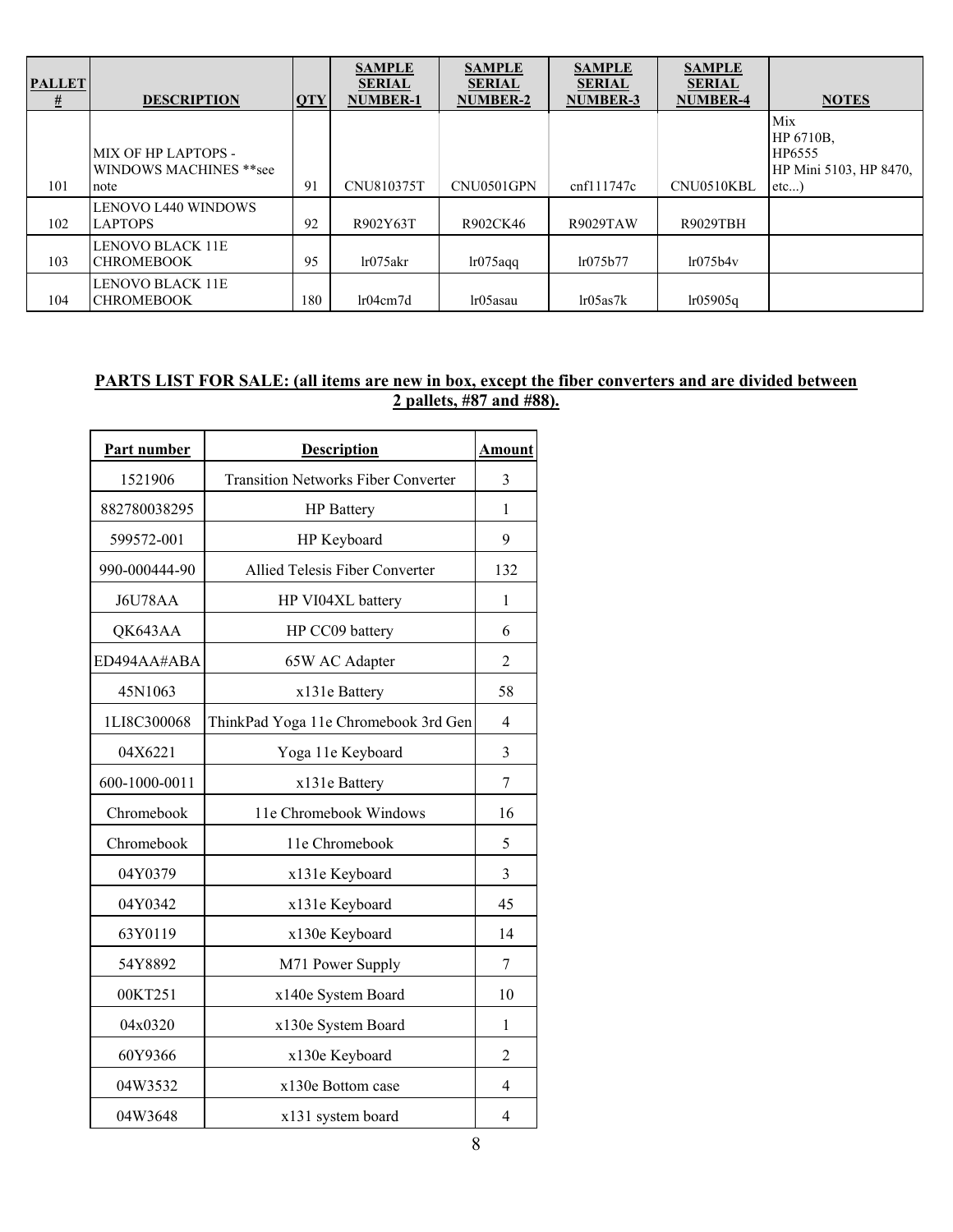| 531966-001       | HP 6005 System Board  | 15             |
|------------------|-----------------------|----------------|
| 42T4785          | x100e battery         | 26             |
| 461537-001       | 5850 system board     | 3              |
| P03T6588         | m71 system board      | $\overline{2}$ |
| 00FC457          | m71 lcd               | 1              |
| 487133-001       | HP 15.4" WXGA Display | 1              |
| 488194-001       | HP 6535 System board  | 10             |
| 625687-001       | HP N455 system board  | $\overline{2}$ |
| 6D4YP            | vostro system board   | 9              |
| 486248-001       | 6730b system board    | 9              |
| 461537-001       | 5350 system board     | 13             |
| 00HW161          | 1 le palmrest         | 14             |
| 487125-001       | HP 15.4" WXGA Display | 5              |
| P04X6338         | 11e Yoga Keyboard     | 5              |
| TD <sub>06</sub> | Notebook battery      | 3              |

# **Example Picture-1 of how pallets are stacked:**

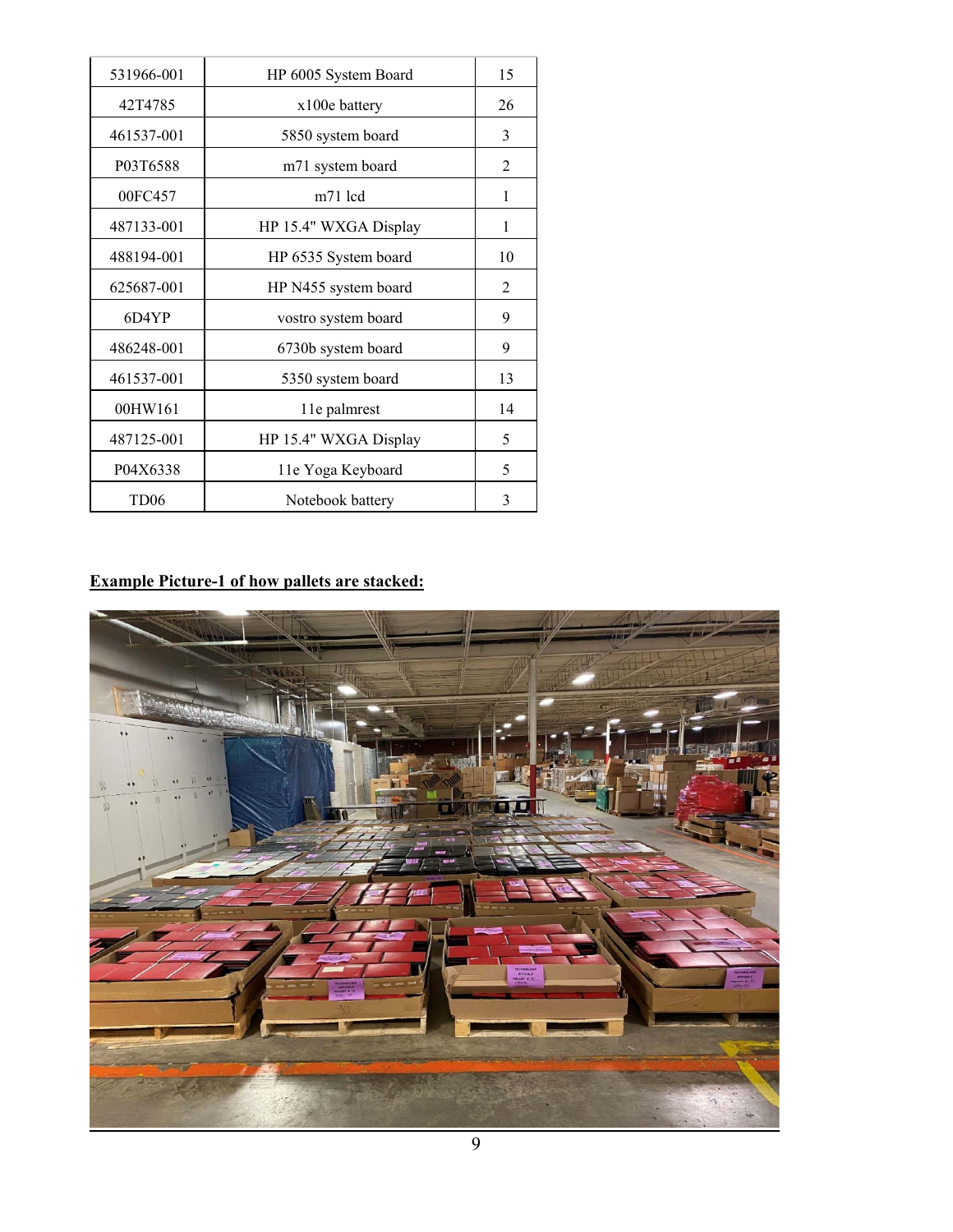### **Example Picture-2 of how pallets are stacked:**



# **Example Picture-3 of how devices are etched:**

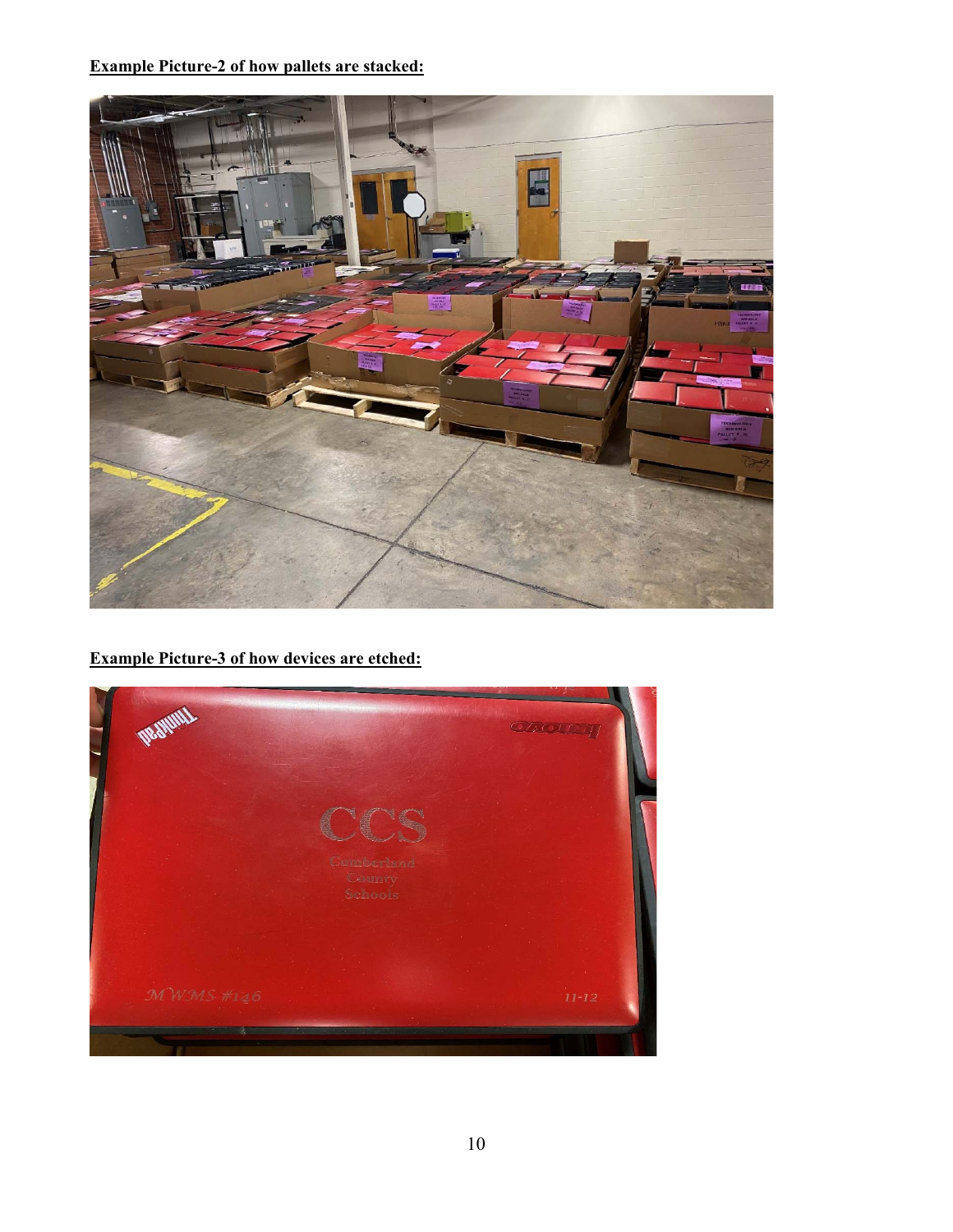### **Example Picture-4 of how devices are etched:**

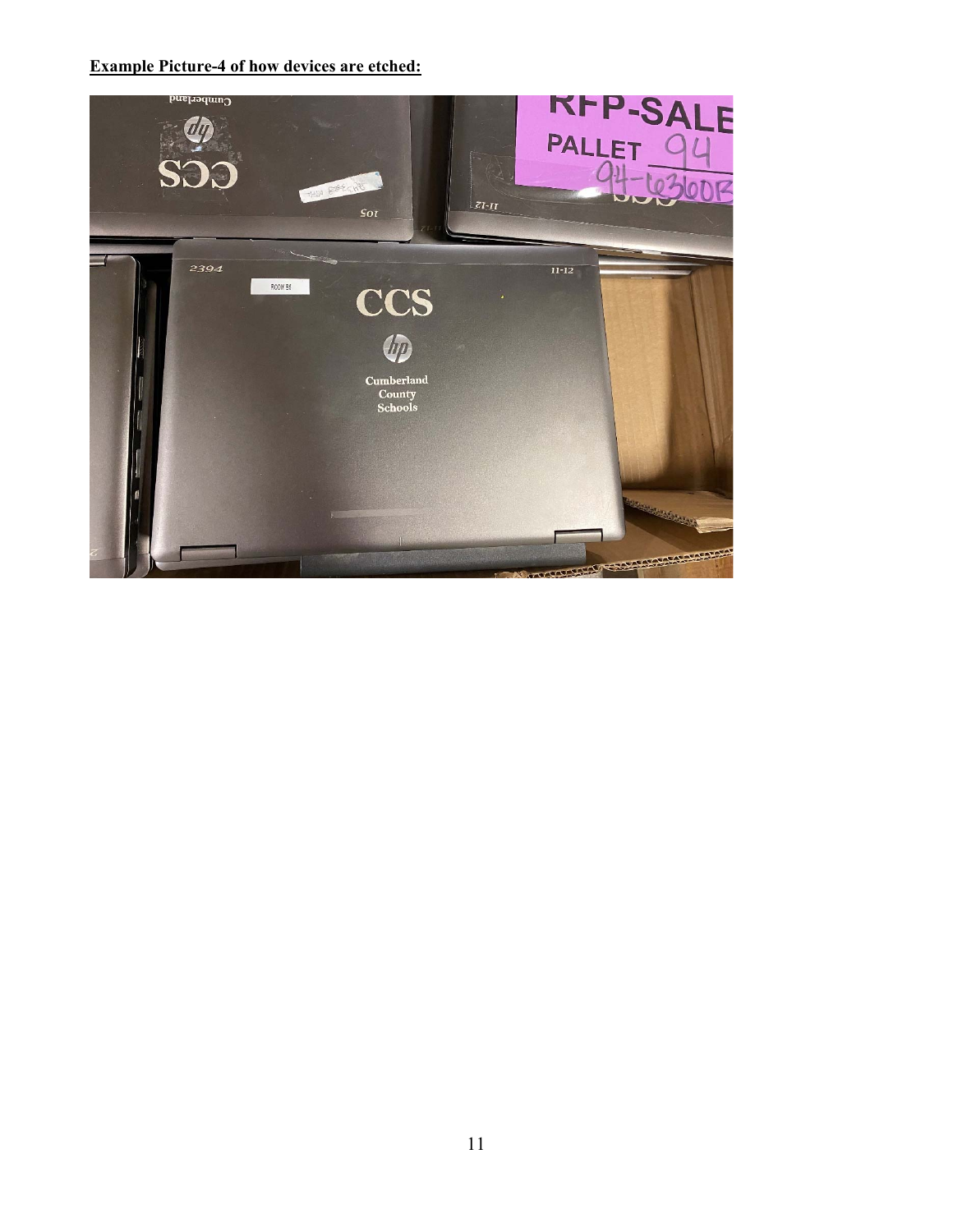# **INSTRUCTIONS TO OFFERORS**

- **1. Read, Review and Comply**: It shall be the offeror's responsibility to read this entire document, review all enclosures and attachments, and comply with all requirements specified herein.
- **2. Notice to Offerors**: **DO NOT ATTACH ANY ADDITIONAL TERMS AND CONDITIONS**. By execution and delivery of this document, the offeror agrees that any additional terms and conditions, whether submitted purposely or inadvertently, shall have no force or effect.
- **3. Execution:** Failure to sign under EXECUTION section will render offer invalid.
- **4. Order of Precedence:** In cases of conflict between specific provisions in this RFP, the order of precedence shall be (1) special terms and conditions specific to this RFP, (2) Contract Responsibilities and (3) Instructions to Offerors.
- **5. Time for Consideration**: Unless otherwise indicated on the first page of this document, offeror's proposal shall be valid for 45 days from the date of RFP opening. Preference may be given to proposals allowing not less than 45 days for consideration and acceptance.
- **6. Specifications**: Any deviation from specifications indicated herein must be clearly pointed out; otherwise, it will be considered that services offered are in strict compliance with these specifications, and offeror will be held responsible therefore. Deviations shall be explained in detail. **The offeror shall not construe this paragraph as inviting deviation or implying that any deviation will be acceptable.**
- **7. Clarifications/Interpretations:** Any and all questions regarding this document must be addressed to the seller named on the cover sheet of this document.
- **8. Acceptance and Rejection:** CCS reserves the right to reject any and all offers, to waive any informality in proposals and, unless otherwise specified by the offeror, to accept any item in the proposal. If either a unit price or extended price is obviously in error or the other is obviously correct, the incorrect price will be disregarded.
- **9. Award of Contract:** As directed by statute, qualified proposals will be evaluated and acceptance may be made of the highest and best proposal most advantageous to CCS as determined upon consideration of such factors as: prices offered; the quality of the services offered; the general reputation and performance capabilities of the offerors; the substantial conformity with the specifications and other conditions set forth in the RFP; the suitability of the articles for the intended use; the related services needed; the date or dates of delivery and performance; and such other factors deemed by CCS to be pertinent or peculiar to the purchase in question. CCS reserves the right to accept any item or group of items on a multi-item RFP.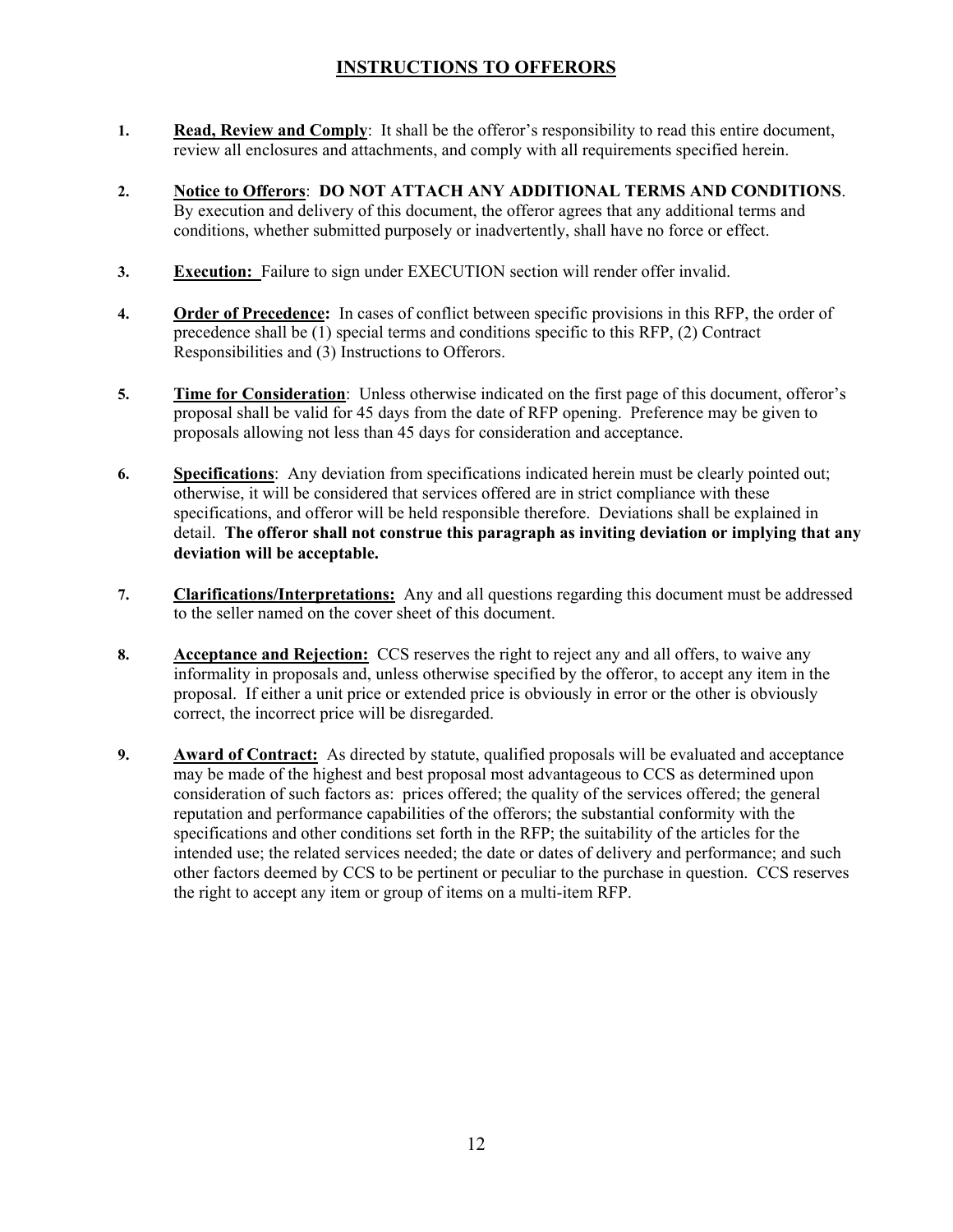# **CONTRACT RESPONSIBILITIES**

**Cumberland County School System** agrees to be responsible for the following:

- 1. **Establishment of Collector Site:** The district has established a collection site at the Operations Warehouse for the purpose of retrieval of assets designated to be exchanged.
- 2. **Itemization of Property:** a complete itemized description of each asset will be provided by Cumberland County School System to contractor at time of pickup and sufficient inspection will occur to determine rate of exchange prior to the removal of disposed technology from the Cumberland County School System Warehouse.

**Contractor** agrees to be responsible for the following:

- 1. **Communication and Scheduling:** Contractor shall respond via email or phone to communicate a pickup schedule that meets the work schedule availability of Cumberland County School System staff.
- 2. **Pickup Load Confirmation:** Contractor shall inspect the pickup as designated to ensure that the documentation of equipment accurately reflects the Cumberland County School System itemization documentation.
- 3. **Receiving:** Contractor agrees to provide the receiving pickup vehicle and the manpower to support the movement of the equipment to the pickup vehicle(s).
- 4. **Acceptance of Title and Risk of Loss:** Contractor agrees to accept title and risk of loss of the received technology devices at the time the items are placed in the pickup vehicle(s) at the Operations Warehouse receiving site.
- 5. **Disposition and Reuse of Technology Devices:** Contractor shall dismantle, reuse, and recycle items collected utilizing its own facility equipment and staff. All materials claimed and managed under this agreement shall be processed, used, reused, reclaimed, or disposed of only in the United States. All fixed hard drives and resident memory must have all the data destroyed in a manner that the data is not able to be retried in whole or in part immediately in accordance with Department of Defense (DOD) standard 5220.22-M.
- 6. **Indemity and Insurance:** Contractor will indemnify and hold Cumberland County School System harmless from any liability for injury or damage caused by Contractor to persons or property arising from Contractor's provision of the services under this Agreement and any Statements of Work. Contractor agrees that during the term of this Agreement, it shall carry liability insurance when required by law. During the term of this Agreement, Contractor shall provide to Cumberland County School System, upon request, certificates evidencing such insurance coverage.
- 7. **Certifications:** The contractor must meet DOD 5220.22-M compliance and/or NIST SP 800-88 compliance and/or maintain R2 level certification and have on hand results of most recent R2 audit when required.
- 8. **Data Cleansing:** DOD (Department of Defense) 5220.22-M data overwrites (3-Pass) will be performed on all data storage devices received to be reused. Physical destruction of non reused storage media will be conducted at Contractor's facility. Certificates of data destruction will be provided to Cumberland County School System ASAP after the destruction.